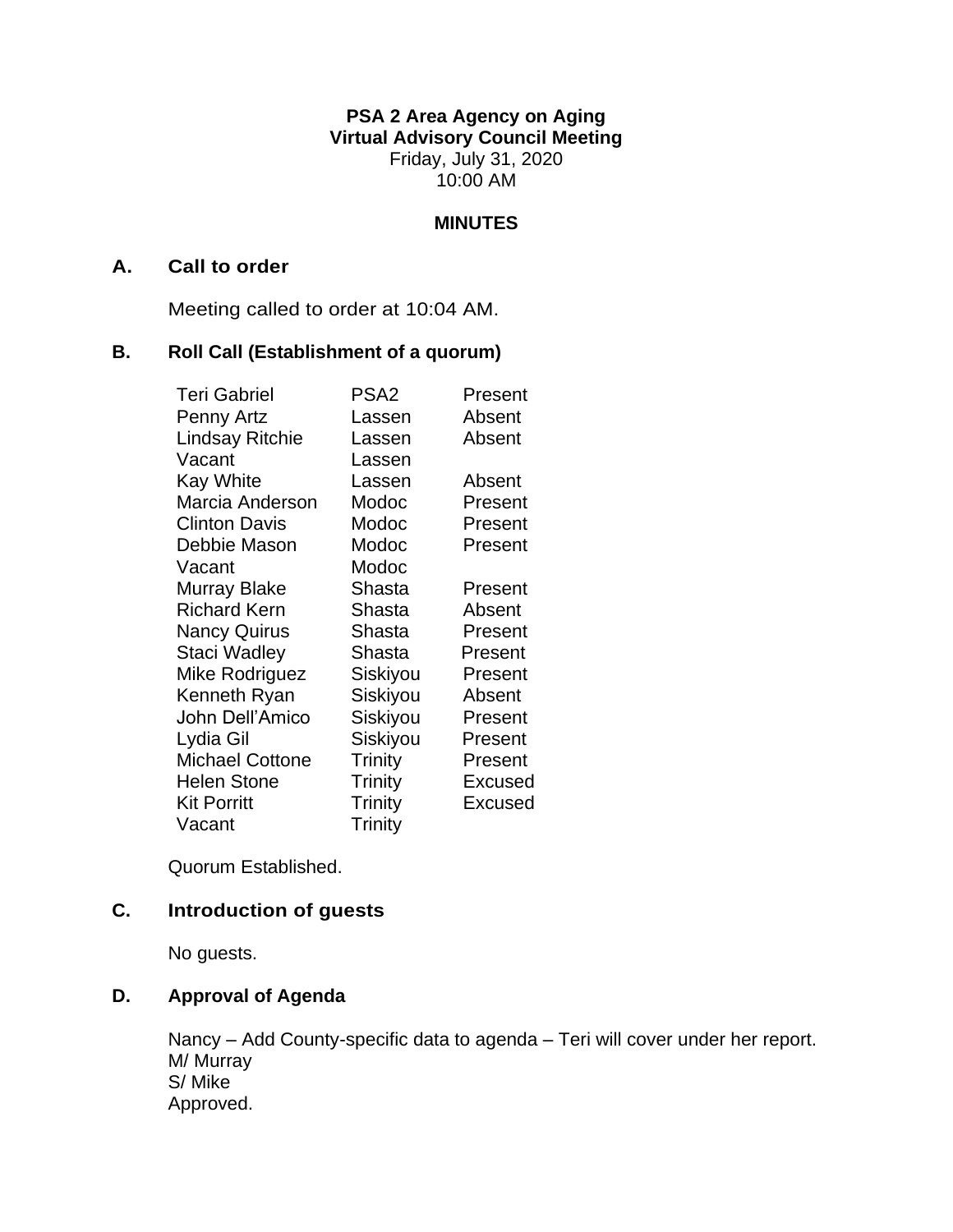# **E. Approval of Minutes – June 15, 2020**

M/ Mike S/ Nancy Approved.

# **F. Open Session / Announcements**

(Opportunity to hear comments from the community and for announcements)

Staci – We had a freeze on Sunday transportation service, which is not seniorspecific. We plan to restart services on September 13<sup>th</sup>, with expanded service. Nancy – That is good news. I have a bunch of members who will be delighted. Staci – We will be limited on the number of riders we can accommodate due to social distancing. We try to carry no more than two people at a time.

#### **G. Reports:**

Chairman's Report – Clinton Davis

• Update on Advisory Council Activities

Trying to conduct meetings via Zoom.

• Advisory Council Membership Report

Still have vacancies in Lassen, Modoc, and Trinity. Teri – Might be easier to recruit Advisory Council members now that we are holding meetings virtually.

TACC Report – Clinton Davis, Advisory Council Chairman

• Update on Recent TACC Activities

Major changes to how we meet. Used to be quarterly in Sacramento. We are trying to set up a shorter (1 hour) monthly meeting on Zoom. Bringing in quality speakers to the meetings. Recently and Kim McCoy-Wade to talk about the Master Plan for Aging. Pushing on prohibition of visitors to facilities and hospitals. Looking to record meetings and make these presentations available to others. Out of 33 PSAs, we have about 15-16 that show up, but more are able to attend virtual meetings. I will send some things to Teri that she can share.

CSL Report – Kenneth Ryan, Senior Senator and Helen Stone, Senior Assembly Woman

• Update on CSL Activities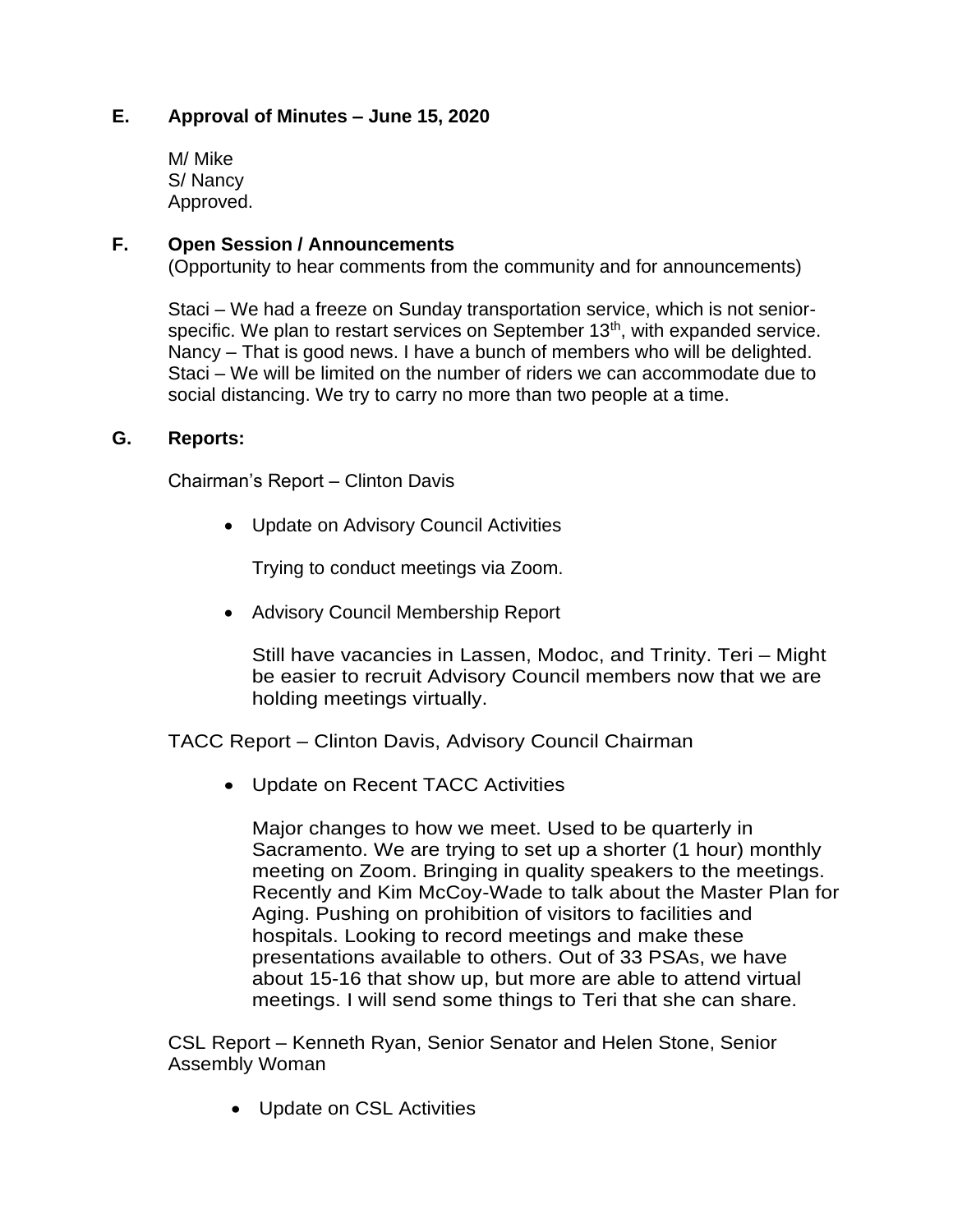# Nutrition Report – Nancy Quirus

• Update on CalFresh Healthy Living Program (formerly SNAP-Ed)

Direct education for CF has been cancelled for the remainder of the year. No dieticians, no food demonstrations. Seniors are not attending centers. We are using indirect education. We will use messaging labels into food deliveries, curbside or homedelivered. Shasta and Trinity have been involved in the pilot. Includes message printed on a label on the box seniors receive. Nutrition, health, physical activity, meal planning, food safety, COVID-19 precautions. Centers for Healthy Communities at Chico State are encouraging all dieticians to explore virtual outreach and education for older adults in our area. Can be a challenge for seniors without devices or internet access. Planning a survey to identify needs and capabilities. All of the people on this call can complete the survey to provide the data to drive future virtual education. Trying to get a pulse on what the challenges might be. Teri will send the email out to Advisory Council members.

Mental Health Services Act (MHSA) Report

• Update on Each County's MHSA Services

HICAP notified me that the Part D Medicare Drug Plan is now expanding effective January  $1<sup>st</sup>$ , with a larger selection of drug plans. There will be a copay cap on insulin at \$35.

Tule Lake Resource Center – I asked Kelly Harris for an update. She has received funding for senior art classes and hope to open the resource up for arts classes following social distancing guidelines.

Murray – We were supposed to have a meeting, but I was the only non-staff person on the call.

John Del'Amico – Medicare was advertising increased benefits, but we here in our zip code have been excluded. Clinton – This is Medicare Advantage, which is only available in areas with sufficient population to make it profitable, which is not the case in rural areas.

Ad Hoc Committee Reports:

• Update from PSA2 Outreach Committee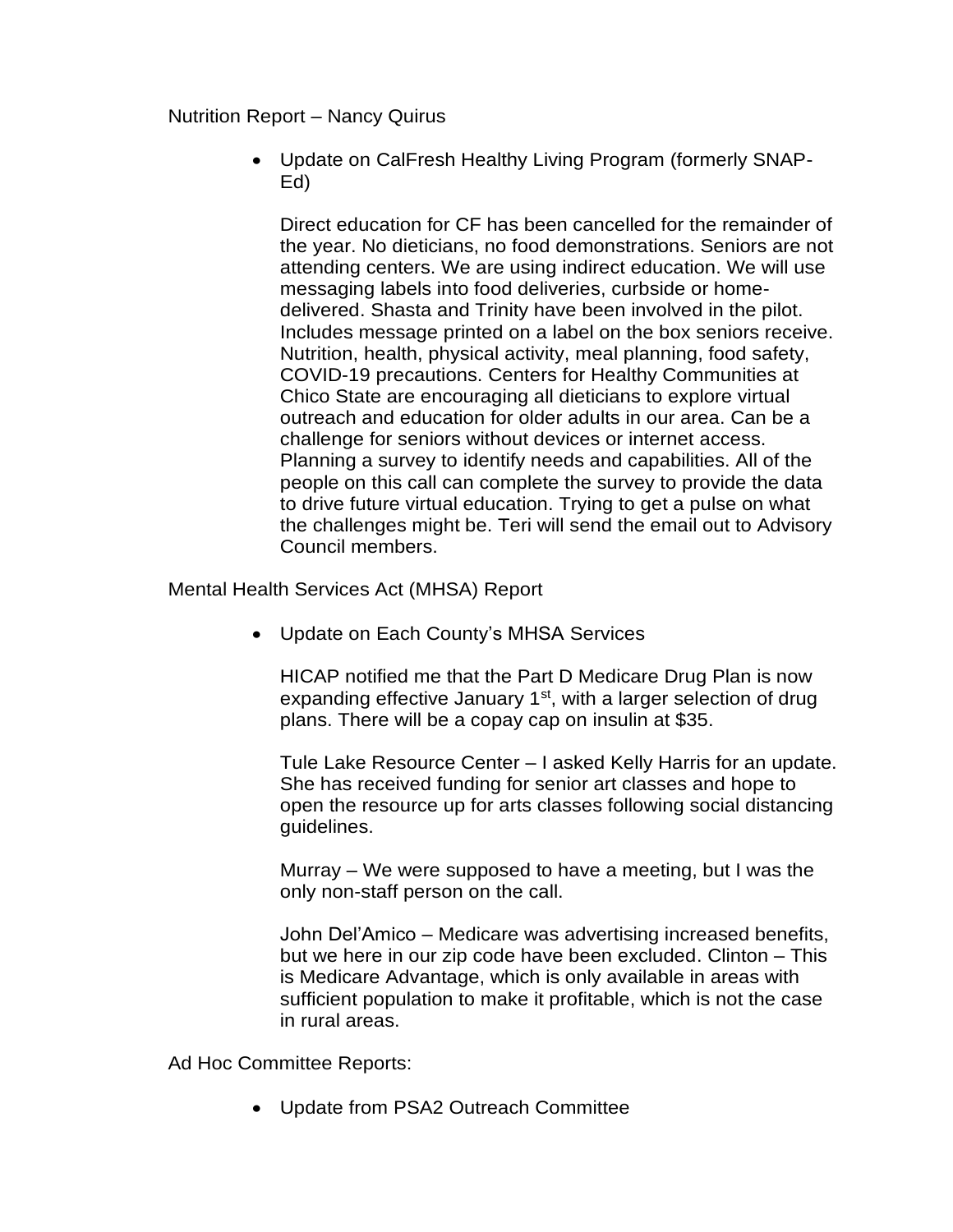I put Facebook at there and am trying to post weekly. Getting the hang of it. Teri will be redirecting the website to GoDaddy. Once that is done we can expand that. We can set up private work pages for collaboration.

• Update from PSA2 Fundraising Committee

On hold.

### **Director's Report– Teri Gabriel, Executive Director**

• Update on Program Services Due to COVID-19 pandemic

Nutrition services still on hold due to COVID-19. County numbers continue to go up. Modoc had their first two cases. CDA continues to address that we do not want to reopen too quickly. Congregate diners are now driving up or getting meals at home. Still tracking numbers, which continue to go up. We continue to report this data to CDA. Appreciate the data being reported by nutrition centers. Dining centers still closed. New guidance out on resilience roadmap and moving to stage 4. More info re masks and face coverings.

HICAP closed to the public, but conducting counseling appointments. Some are providing in-person where Public Health allows it. Newsletter is sent out by the Program Manager of HICAP, I think it is quarterly. If there is something you want to know about, let me know and I'll notify the Program Manager. This is a way to reach everyone due to inability to go out and provide information. Let me know if you would like to receive it.

Ombudsman is working on guidelines for re-entry to facilities, with requirement to wear masks. Will have pictures of Ombudsman with and without masks for identification purposes. Planning for future shutdowns to ensure that Ombudmsan is not excluded from entering facilities.

Title III services continue to be provided under COVID-19 restrictions.

• Update on FY2020/2024 Area Plan Process

We submitted prior to deadline. Thanks to everyone who contributed. Waiting for CDA feedback, questions. Once approved, copies will be made and distributed to EB, AC and the public. County-specific data will be available by request.

Nancy – Recommend holding a virtual meeting to review data when it is made available.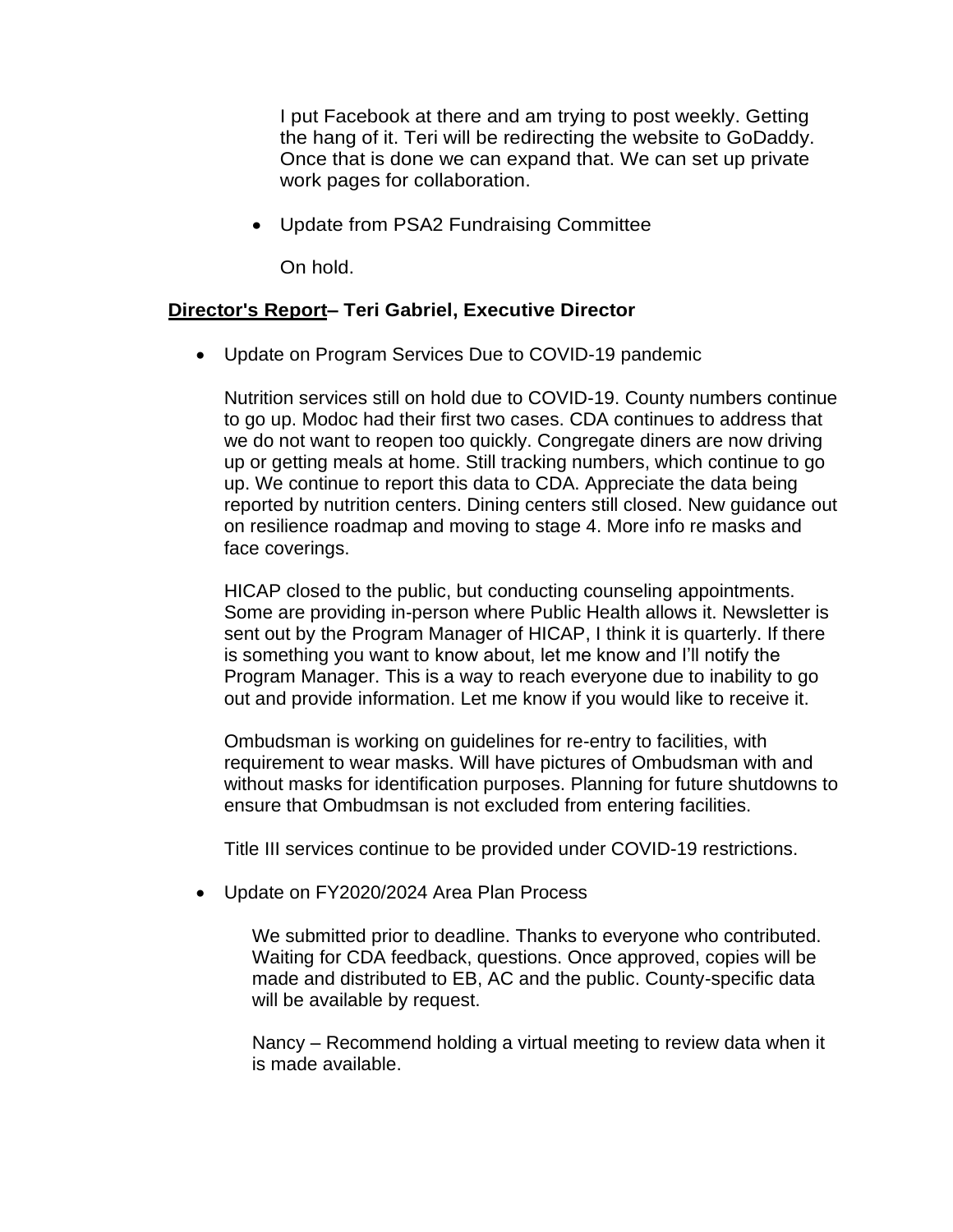• Request for Proposal Review Committee Member(s) – Trinity Co.

Not all of Trinity's funding was distributed. We are looking at distributing funds for C1, C2 and transportation services. Looking for review committee members. Won't be as big of a task as the full five-county review. Looking for nominations for RFP Review Committee. Nancy is interested. Staci – What kind of time commitment would you need? Teri – Receiving RFPs that come in and use a tool to review. Being available to discuss with applicants. Time commitment dependent on number of applications received. We don't have a timeline yet, but would be over the next two to three months. Will be on a future agenda.

• CARES Act Funding

There is additional funding coming to each AAA. One-time only funding to support home-delivered meals, family support, Ombudsman services, and supportive services such as transportation. CDA asks how each AAA plans to use the funding. We are looking at a plan to address how existing service providers will use funding, or use the funding in other areas to serve older adults. We are limited as to what services can be provided. If funding is not used, we will look at what flexibility we have for that funding to be used. Will be distributed on a reimbursement basis. CDA is hoping to reach populations they have been unable to reach up to this point

• Other Agency Activity

Finishing up year-end closeout. Getting RFP process finished for Trinity County. We will have a meeting next month.

# **H. Discussion on FY 20/21 Area Plan Goals & Objectives Activities\***

Teri - Goals and Objectives are included in meeting packet. Goals 2 and 3 are specific to the Advisory Council. The names of participating Advisory Council members are included. If you would like to be included on an objective, please let me know.

Goal 2

CSL – Kenneth Ryan and Helen Stone – Address issues that impact seniors.

City Councils, BOS, State Reps – Raise awareness, extend outreach, get materials out.

You can help get materials out to groups you are connected with. Reach out to local clinics, doctor's offices, hospitals.

Circulation of elder abuse material – Working on updating the bookmark. Identifying what elder abuse is and providing county APS contact information.